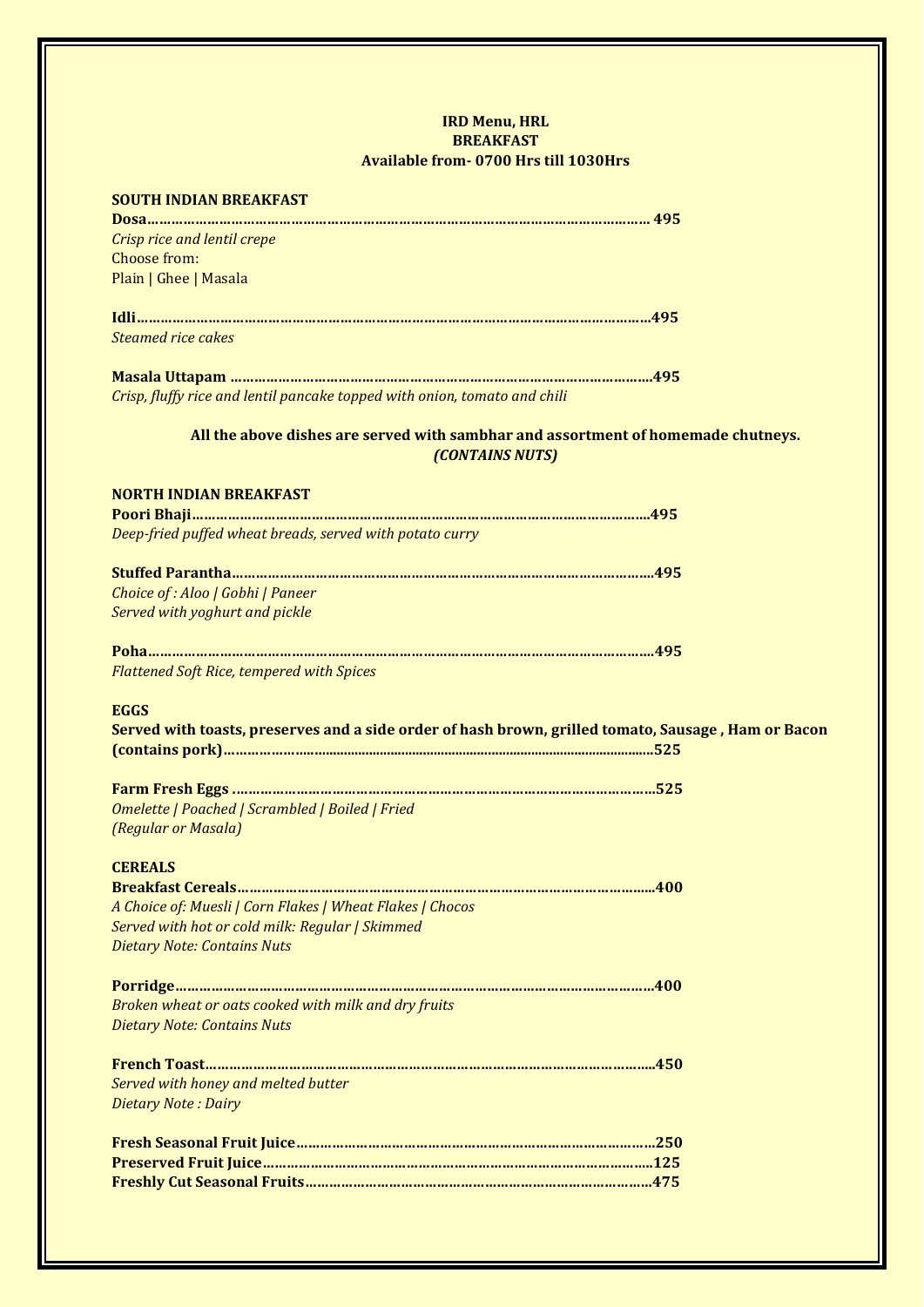| Toast Bread: White   Whole Wheat   Multigrain                                                                |
|--------------------------------------------------------------------------------------------------------------|
| <b>Dietary Note: Grains</b>                                                                                  |
| <b>Appetisers</b><br><b>Available from 1100 hrs to 2300 hrs</b>                                              |
| Tandoori Dishes Are Available from 1230 hrs to 1500 hrs and 1900 hrs to 2300 hrs                             |
|                                                                                                              |
|                                                                                                              |
| Spiced cottage cheese cooked in tandoor                                                                      |
| Dietary Note: Dairy                                                                                          |
|                                                                                                              |
| Spiced green peas gallets, griddle iron plate                                                                |
| Dietary Notes : Dairy, Nuts                                                                                  |
|                                                                                                              |
|                                                                                                              |
| Tender chicken spiced and cooked in the tandoor<br>Dietary Notes : Dairy, Nuts                               |
|                                                                                                              |
|                                                                                                              |
| Famous Mouth Melting Mutton Kebab, Awadhi Spices                                                             |
|                                                                                                              |
| <b>From the Tureen</b><br>Available from 1100 hrs to 2300 hrs.                                               |
| Freshly created and masterfully crafted, heart-warming soups, served with toasted garlic bread               |
|                                                                                                              |
|                                                                                                              |
| Teamed with cheese, young tomatoes and EVOO drizzle                                                          |
|                                                                                                              |
| Creamed Frothy Mushroom Soup Drizzled With Thyme Oil And Porcini Dust                                        |
|                                                                                                              |
|                                                                                                              |
| Creamed Chicken Soup Drizzled With Thyme Oil And Parsley sprinkle                                            |
| Dietary Note: Dairy                                                                                          |
| <b>FROM THE INDIAN KITCHEN</b>                                                                               |
| <b>Mains</b>                                                                                                 |
| Available from 1230 hrs to 1500 hrs and 1900 hrs to 2300 hrs                                                 |
|                                                                                                              |
|                                                                                                              |
| Mellow and silken preparation of cottage cheese simmered in tomato gravy<br><b>Dietary Note: Dairy, Nuts</b> |
|                                                                                                              |
|                                                                                                              |
| Mushroom and green peas with five types of chilli with tomato & brown onion gravy                            |
|                                                                                                              |
| Seasonal vegetable, locally sourced spices, velvety gravy                                                    |
| Dietary Notes : Dairy, Nuts                                                                                  |
|                                                                                                              |
|                                                                                                              |
| Black lentils slow cooked with tomato purée and fortified with cream and butter                              |
| <b>Dietary Notes: Dairy</b>                                                                                  |
|                                                                                                              |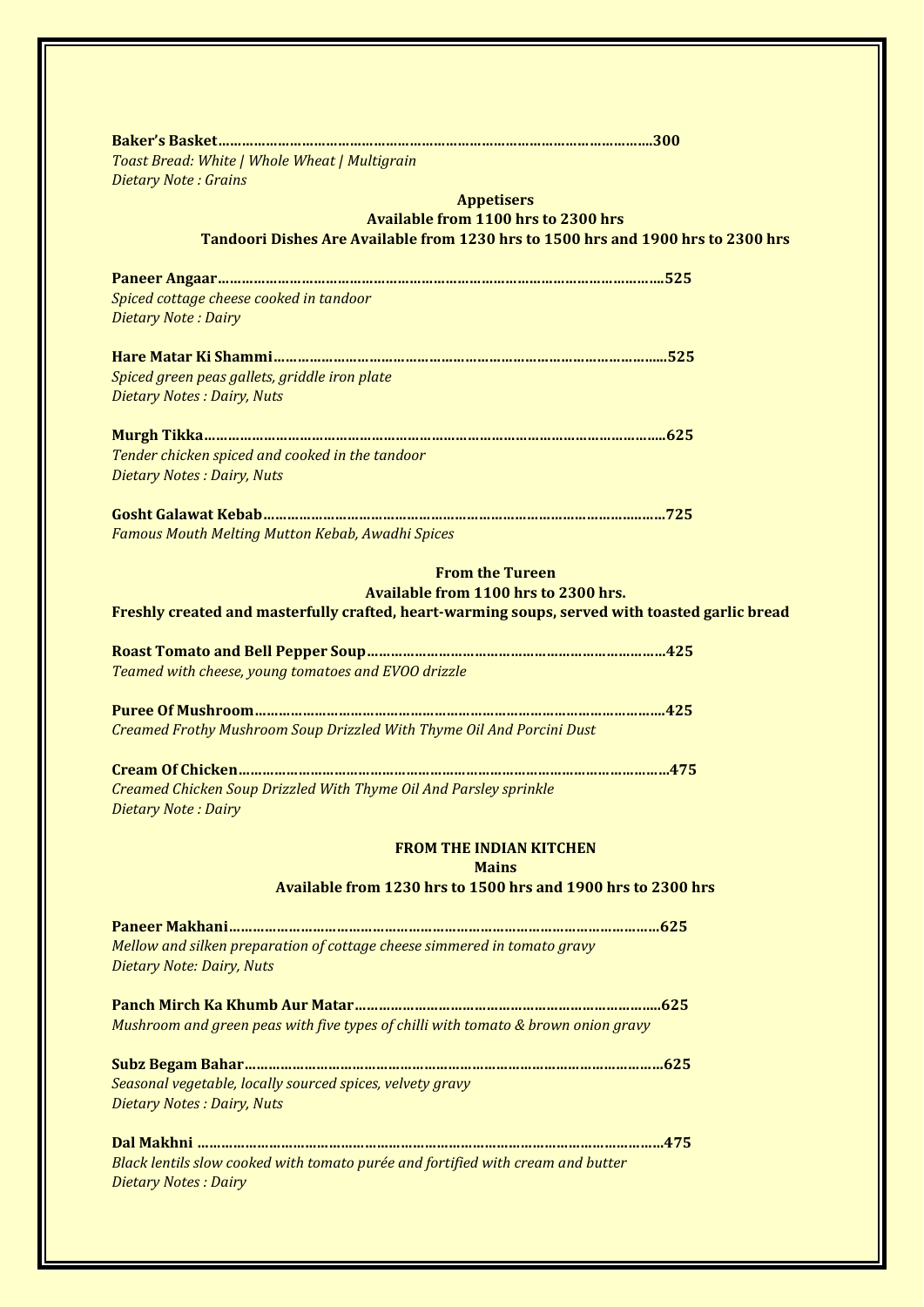| Lightly tempered lentil of the day           |                                                                                                                    |
|----------------------------------------------|--------------------------------------------------------------------------------------------------------------------|
|                                              |                                                                                                                    |
|                                              |                                                                                                                    |
| Dietary Note: Dairy, Nuts                    | Chicken And Indian Jalapeno Cooked Together With Nutty Paste And Yogurt, Finished With Cream                       |
|                                              |                                                                                                                    |
|                                              | Succulent chicken morsels half done in tandoor and finished with creamy tomato gravy                               |
|                                              |                                                                                                                    |
|                                              | Prime Cuts Of Lamb Cooked In Onion And Saffron Gravy Served With Chopped Onion, Chillies, Corriander And Lemon     |
|                                              |                                                                                                                    |
|                                              | Mutton with kashmiri chillies, yogurt, infused with fennel powder                                                  |
|                                              | <b>Staples</b>                                                                                                     |
|                                              | <b>Biryani or Pulao</b>                                                                                            |
|                                              | Fragrant mélange of rice with Vegetables or Meat<br>Served with Onion Raita and appalam                            |
|                                              |                                                                                                                    |
| <b>Dietary Note: Dairy</b>                   | A combination of vegetables and rice with select Indian spices                                                     |
|                                              |                                                                                                                    |
|                                              |                                                                                                                    |
|                                              | Succulent and tender lamb cooked with premium quality Basmati rice                                                 |
|                                              |                                                                                                                    |
|                                              |                                                                                                                    |
|                                              | <b>Indian Breads</b>                                                                                               |
|                                              |                                                                                                                    |
|                                              |                                                                                                                    |
|                                              |                                                                                                                    |
| Dietary Note: Gluten<br>Dietary Note: Gluten |                                                                                                                    |
| Dietary Note: Gluten                         |                                                                                                                    |
|                                              |                                                                                                                    |
| Dietary Note: Gluten                         |                                                                                                                    |
|                                              | <b>Hyatt Regency Lucknow Meal</b>                                                                                  |
|                                              | Available from 1230 hrs to 1500 hrs & 1900 hrs to 2300 hrs                                                         |
|                                              |                                                                                                                    |
|                                              | Silken preparation of cottage cheese, served with dal makhani, Subj pulao, choice of Indian bread, salad and gulab |
|                                              |                                                                                                                    |
| jamun<br><b>Dietary Note: Dairy</b>          |                                                                                                                    |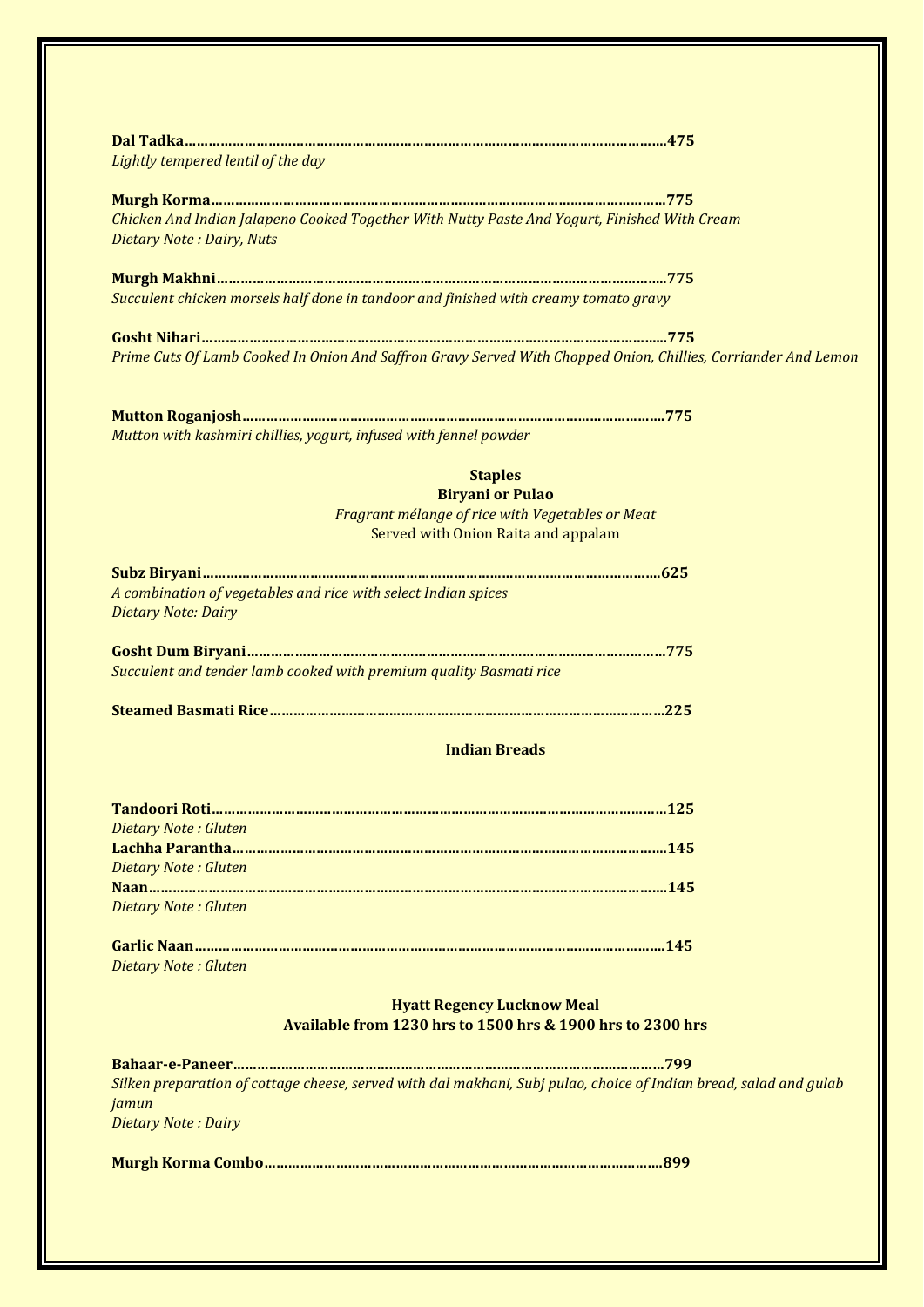*Succulent chicken morsels, served with dal makhani, Subj pulao, choice of indian bread, raita, salad and gulab jamun*

*Dietary Note : Dairy*

**Mutton Roganjosh Combo……………………………………………………………………………….999** *Soft and tender Mutton, served with dal makhani, Subj pulao, choice of indian bread, raita, salad and gulab jamun*

## **WESTERN FARE Salads Available from 1230 hrs to 1500 hrs & 1900 hrs to 2300 hrs**

**Insalata Caprese……………………………………………………………………………………………..625** *Traditional Italian starter of garden fresh tomatoes, buffalo mozzarella and lettuce Dietary Note : Dairy*

**Caesar Salad…………………………………………………………………………………………………….625** *Crisp lettuce tossed in our signature Caesar dressing with parmesan shavings and focaccia croûtes Caesar salad combinations: Caramelised Onion and Asparagus Balsamic Chicken Smoked Salmon | Lean Bacon and Ham Bits (Contains Pork) Dietary Note : Dairy*

**Superfood ' Slaw……………………………………………………………………………………………….625** *A salad made with superfoods, rich in phytonutrients; Iceberg – Provides phyto proteins and fibre Cherry Tomato – Rich in antioxidants Asparagus – Rich in Vitamin A and antioxidants Toasted Walnuts – Contains good cholesterol All of the above are tossed in honey, lemon and black pepper dressing. Dietary Note : Nuts*

> **Sandwiches, Burgers And Delightful Wraps Available from 1100 hrs to 2300 hrs Hyatt Regency Lucknow rendition of the classic and contemporary served with potato fries and house salad**

**Veggie Club……………………………………………………………………………………………………….525** *Grilled zucchini, oven roasted tomatoes, charred bell peppers, cheese, lettuce, sandwiched in House bread Dietary Note : Dairy*

**Non Veg Club…………………………………………………………………………………………………….650** *Chicken salad, smoked bacon, fried egg and sliced tomato sandwiched in House bread Dietary Note : Dairy*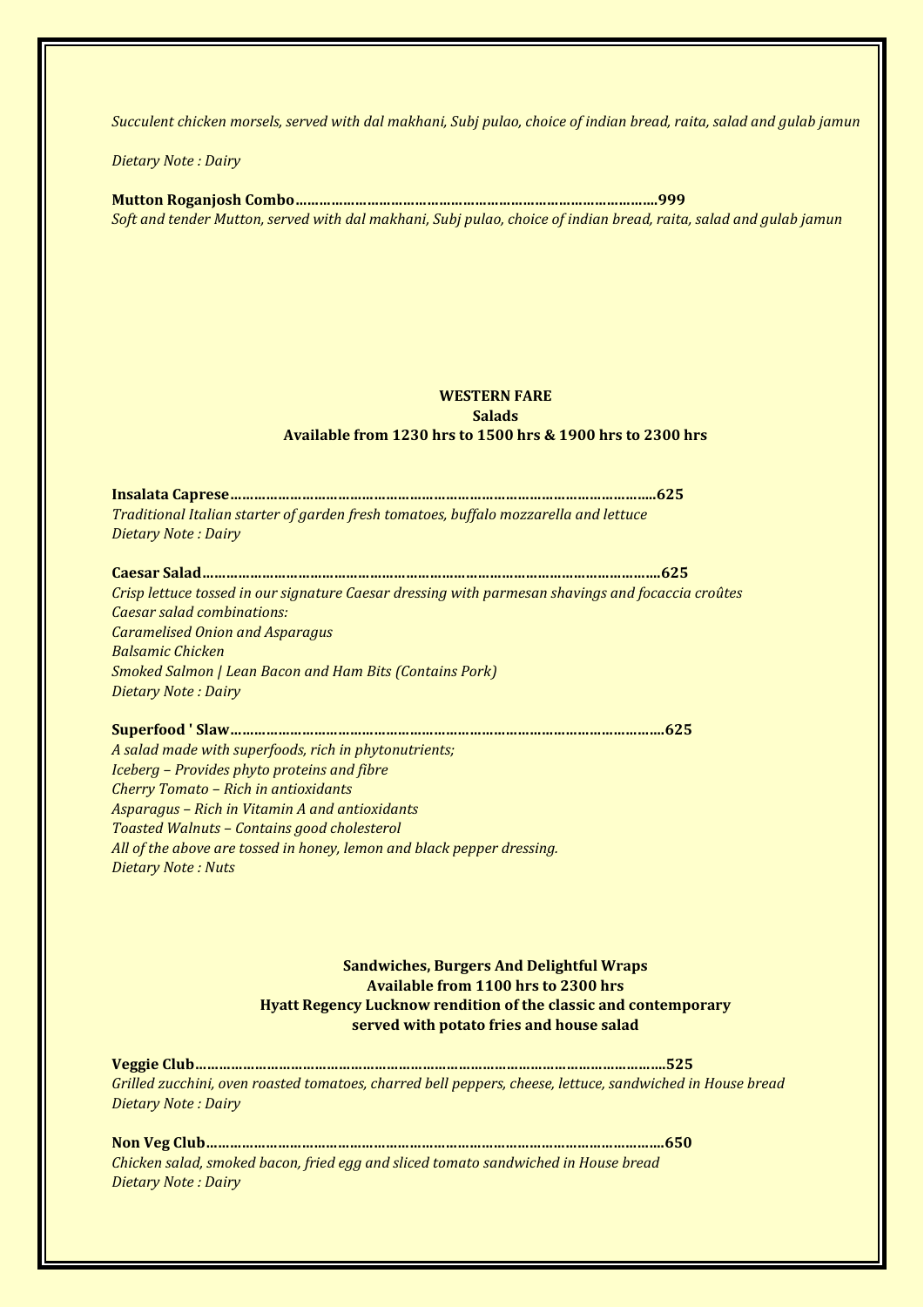| Ciabatta, Caprese grilled cheese sandwich with balsamic roasted tomatoes<br>Dietary Note: Dairy                            |                                                                                                                                                                           |
|----------------------------------------------------------------------------------------------------------------------------|---------------------------------------------------------------------------------------------------------------------------------------------------------------------------|
| <b>Stacked in buns, served with salad and fries</b>                                                                        | <b>Signature Burgers</b>                                                                                                                                                  |
|                                                                                                                            |                                                                                                                                                                           |
| With onions salad and jalapenos                                                                                            |                                                                                                                                                                           |
| Crusty Bun, Seasoned Ground Chicken, stuffed with Cheese, Tomatoes, Lettuce And Mustard Mayo<br><b>Dietary Note: Dairy</b> |                                                                                                                                                                           |
| Kathi Roll (served with lachha onion and coriander mint chutney)<br><b>Choose from generous fillings of:</b>               |                                                                                                                                                                           |
| Cottage cheese cooked with onions and tomatoes<br><b>Dietary Note: Dairy</b>                                               |                                                                                                                                                                           |
| Morsels of chicken tossed with onion, tomatoes and Indian spices                                                           |                                                                                                                                                                           |
|                                                                                                                            | <b>Western fare</b><br><b>Oven-baked Gourmet Pizza In Box</b>                                                                                                             |
|                                                                                                                            | <b>Choose from the Chef's recommendations of thoughtful toppings</b><br>Available from 1230 hrs 1500 hrs and 1900 hrs to 2300 hrs<br><b>Dietary Note: Dairy</b>           |
|                                                                                                                            |                                                                                                                                                                           |
| Tomata basil Pizza with Mozarella, Parmesan, Gruyere' & Cheddar cheese                                                     |                                                                                                                                                                           |
| Garlic and herb tossed mixed mushrooms, caramelized onion and cheese                                                       |                                                                                                                                                                           |
|                                                                                                                            |                                                                                                                                                                           |
| Bell Peppers, Onion, Corn Kernel, Dried Tomatoes, Olives and Italian Herbs                                                 |                                                                                                                                                                           |
|                                                                                                                            | Indian Spiced Succelent Chicken, Onions, Green Chilly Peppers, Tomato Sauce, Mozzarella And Cheddar, Fresh Cilantro                                                       |
|                                                                                                                            | <b>Artisan Pasta And Rissotto (Pre Platted)</b><br>Available from 1230 hrs 1500 hrs and 1900 hrs to 2300 hrs<br>Recommended combinations, tossed in 'chef's proud' sauces |

*Dietary Note : Dairy*

**Pasta of your choice from Penne, Spaghetti, Farfalle, Fussilli, Fettuccini. Choose your Sauce from below:**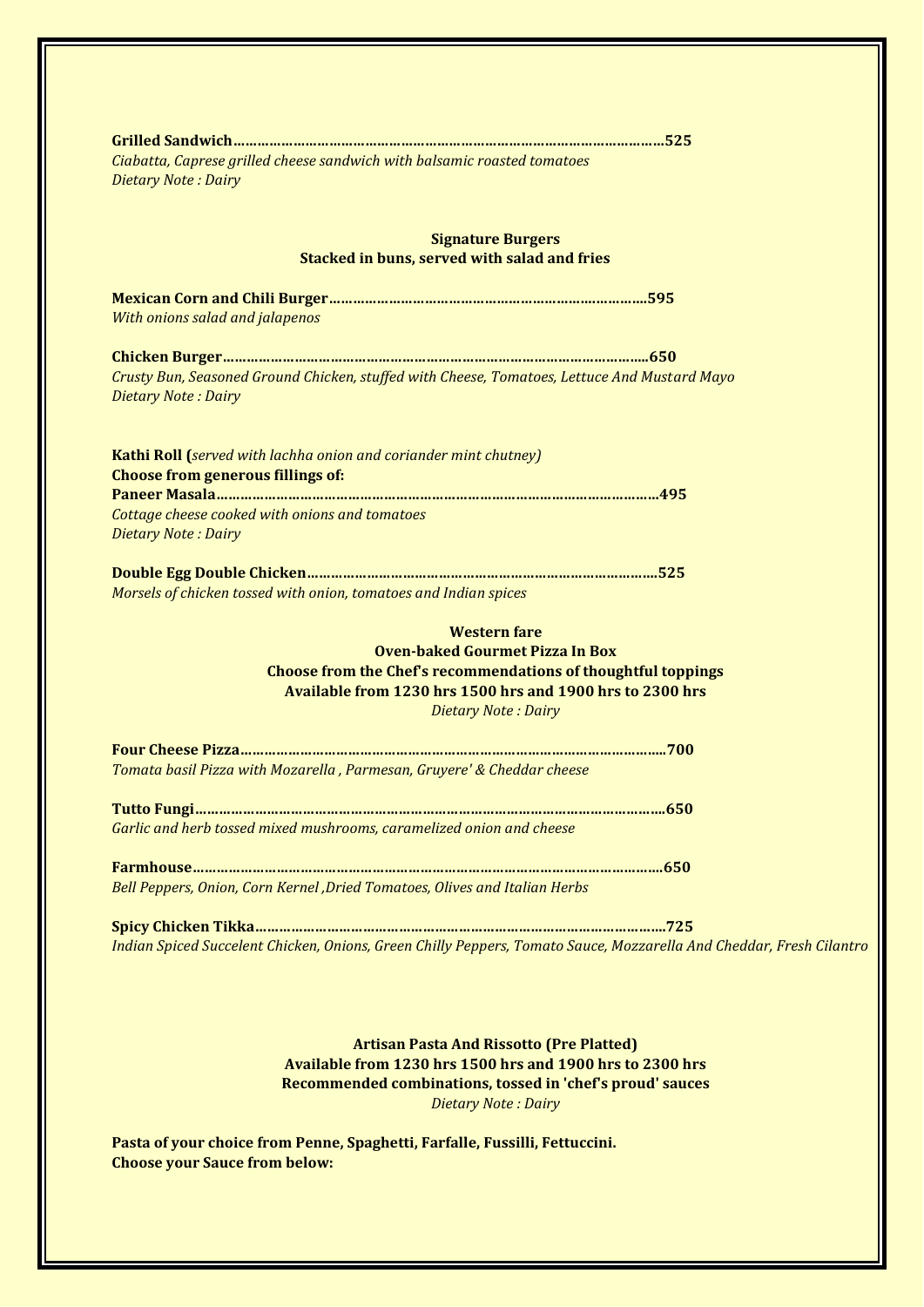| Fiery Tomato sauce with herbs and garlic                                                                                                      |
|-----------------------------------------------------------------------------------------------------------------------------------------------|
|                                                                                                                                               |
|                                                                                                                                               |
| Brocolli, Mushroom, Fresh Beans, Carrots, Green Peas With Cream Sauce                                                                         |
|                                                                                                                                               |
|                                                                                                                                               |
| Olive oil, Garlic and Chilli peppers, topped with fresh herb and parmesan cheese                                                              |
|                                                                                                                                               |
| Risotto cooked with Leek, Mushrooms, Garlic Topped With Parsley and Parmesan Cheese                                                           |
|                                                                                                                                               |
|                                                                                                                                               |
|                                                                                                                                               |
| Risotto Cooked With Shrimps, White Wine, Shallots and Lemon Zest                                                                              |
| Dietary Note: Shell Fish                                                                                                                      |
|                                                                                                                                               |
|                                                                                                                                               |
| <b>Mains (Pre Platted)</b>                                                                                                                    |
| Available from 1230 hrs to 1500 hrs and 1900 hrs to 2300 hrs                                                                                  |
|                                                                                                                                               |
|                                                                                                                                               |
| Layered Grilled Aubergines And Zuccinni With Tomato Basil Sauce, Mozzerella Cheese And Topped With Parmesean<br><b>And Fresh Bread Crumbs</b> |
|                                                                                                                                               |
|                                                                                                                                               |
| Fillet Of Fish Marinated And Crumbed, Deep Fried And Served With Fries And House Salad                                                        |
| Dietary Note: Fish                                                                                                                            |
|                                                                                                                                               |
| Served With Mushroom Roasti, Fresh Green Beans, Balsamic Reduction                                                                            |
|                                                                                                                                               |
| <b>DESSERTS</b>                                                                                                                               |
| <b>Available from 1230 hrs to 2300 hrs</b><br><b>Dietary Note: Dairy</b>                                                                      |

| Dry Nuts Stuffed Reduced Milk Sweet Dumplings With Vanilla Ice Cream |     |
|----------------------------------------------------------------------|-----|
| Moong Dal Halwa                                                      | 425 |

| Lentil And Reduced Milk Pudding Topped With Dry Fruit Nuts And Saffron |
|------------------------------------------------------------------------|
|                                                                        |

| Chocolate cake crumble laced in rich chocolate ganache and mixed with walnuts |  |
|-------------------------------------------------------------------------------|--|
|                                                                               |  |
|                                                                               |  |

|  | <b>Premium Flavours:</b> |                                                                                                                                   |  |  |  |  |  |
|--|--------------------------|-----------------------------------------------------------------------------------------------------------------------------------|--|--|--|--|--|
|  |                          | $\mathbf{u}$ $\mathbf{u}$ $\mathbf{u}$ $\mathbf{u}$ $\mathbf{u}$ $\mathbf{u}$ $\mathbf{u}$ $\mathbf{u}$ $\mathbf{u}$ $\mathbf{v}$ |  |  |  |  |  |

*Vanilla | Strawberry | Chocolate* 

**BEVERAGES Available from 1100 hrs to 2300 hrs**